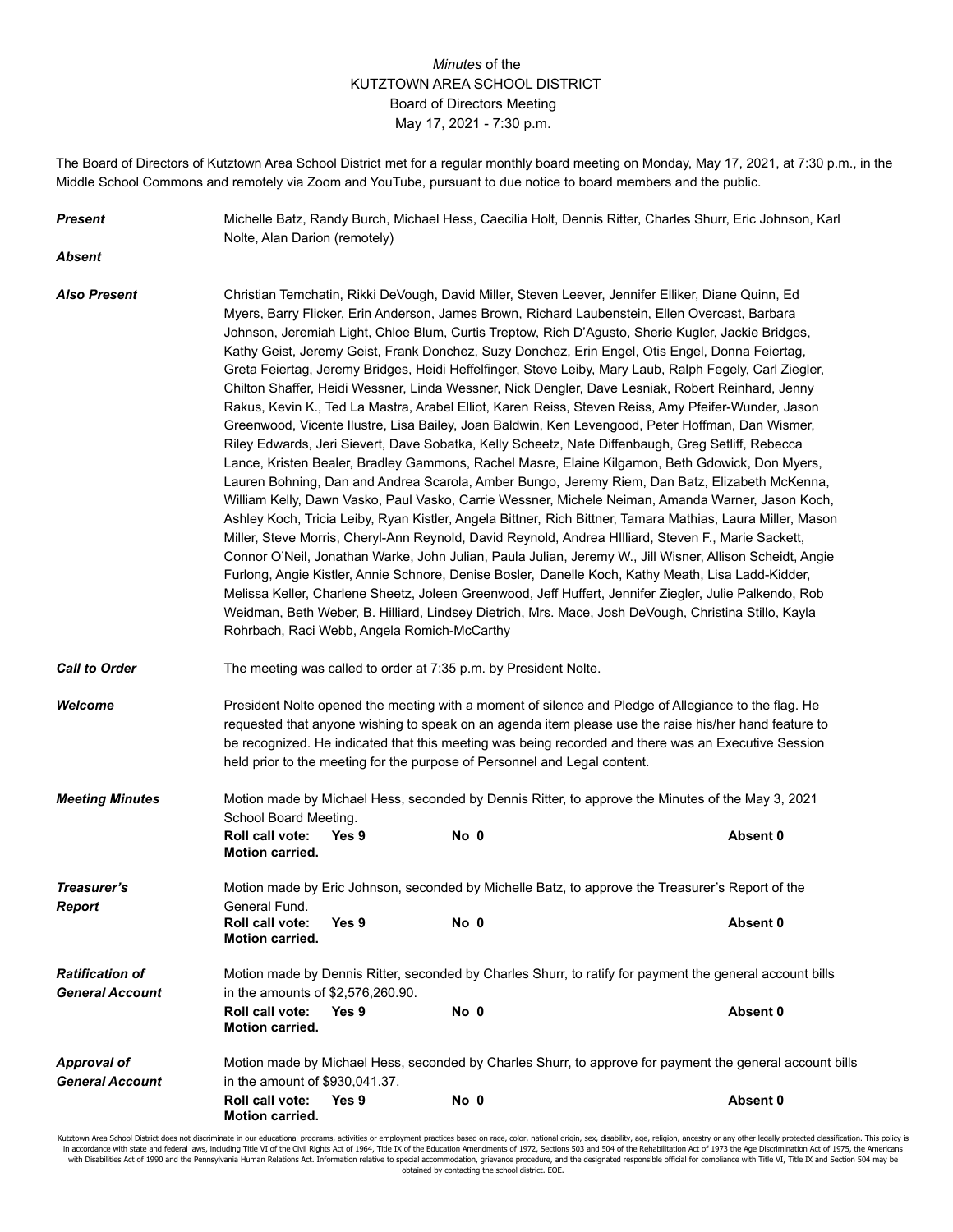| Approval of<br><b>Construction Account</b> | Motion made by Randy Burch, seconded by Michael Hess, to approve for payment the construction account bills<br>in the amount of \$793,037.40.                                                                                                                                                                                                                                                                                                                                                          |                                                                                                                                                                                                                                                 |                                                                        |                                                                                                                                                                                                                                                                                                                                                                                                                                                                                                                 |                                                                                                                                                                                                                                                                                                                            |  |
|--------------------------------------------|--------------------------------------------------------------------------------------------------------------------------------------------------------------------------------------------------------------------------------------------------------------------------------------------------------------------------------------------------------------------------------------------------------------------------------------------------------------------------------------------------------|-------------------------------------------------------------------------------------------------------------------------------------------------------------------------------------------------------------------------------------------------|------------------------------------------------------------------------|-----------------------------------------------------------------------------------------------------------------------------------------------------------------------------------------------------------------------------------------------------------------------------------------------------------------------------------------------------------------------------------------------------------------------------------------------------------------------------------------------------------------|----------------------------------------------------------------------------------------------------------------------------------------------------------------------------------------------------------------------------------------------------------------------------------------------------------------------------|--|
|                                            | Roll call vote:<br><b>Motion carried.</b>                                                                                                                                                                                                                                                                                                                                                                                                                                                              | Yes 9                                                                                                                                                                                                                                           | No 0                                                                   |                                                                                                                                                                                                                                                                                                                                                                                                                                                                                                                 | Absent 0                                                                                                                                                                                                                                                                                                                   |  |
| Superintendent's<br><b>Report</b>          | Secondary Arts Exhibition<br>Bagel Bar Mural<br>Tri-M Induction                                                                                                                                                                                                                                                                                                                                                                                                                                        |                                                                                                                                                                                                                                                 |                                                                        |                                                                                                                                                                                                                                                                                                                                                                                                                                                                                                                 |                                                                                                                                                                                                                                                                                                                            |  |
| <b>Board Committee</b><br><b>Reports</b>   | <b>PSBA</b>                                                                                                                                                                                                                                                                                                                                                                                                                                                                                            | No report.                                                                                                                                                                                                                                      |                                                                        |                                                                                                                                                                                                                                                                                                                                                                                                                                                                                                                 |                                                                                                                                                                                                                                                                                                                            |  |
|                                            | <b>BCIU</b>                                                                                                                                                                                                                                                                                                                                                                                                                                                                                            | No report.                                                                                                                                                                                                                                      |                                                                        |                                                                                                                                                                                                                                                                                                                                                                                                                                                                                                                 |                                                                                                                                                                                                                                                                                                                            |  |
|                                            | <b>BCTC</b>                                                                                                                                                                                                                                                                                                                                                                                                                                                                                            |                                                                                                                                                                                                                                                 |                                                                        | new equipment purchases and reviewed quarterly student awards.                                                                                                                                                                                                                                                                                                                                                                                                                                                  | The committee approved Michael Stauffer as Executive Director. The committee also approved                                                                                                                                                                                                                                 |  |
|                                            | P&C                                                                                                                                                                                                                                                                                                                                                                                                                                                                                                    | policies.                                                                                                                                                                                                                                       |                                                                        |                                                                                                                                                                                                                                                                                                                                                                                                                                                                                                                 | The committee received a Flex Instruction presentation by Dr. Quinn. The committee also reviewed                                                                                                                                                                                                                           |  |
|                                            | ECC&<br><b>Facilities</b>                                                                                                                                                                                                                                                                                                                                                                                                                                                                              | The committee held discussions on sidewalk proposals for walkway maintenance, making high<br>school sidewalk ADA compliant, and a sidewalk extension at Kutztown Elementary School. The<br>committee also received a post-season sports update. |                                                                        |                                                                                                                                                                                                                                                                                                                                                                                                                                                                                                                 |                                                                                                                                                                                                                                                                                                                            |  |
|                                            | <b>TCC</b>                                                                                                                                                                                                                                                                                                                                                                                                                                                                                             | No report.                                                                                                                                                                                                                                      |                                                                        |                                                                                                                                                                                                                                                                                                                                                                                                                                                                                                                 |                                                                                                                                                                                                                                                                                                                            |  |
| <b>Personnel</b>                           | 1.<br>2.<br>hour:<br><b>Brionna Henke</b><br><b>Tristan Cox</b><br>3.<br>4.<br>\$11.00 per hour:<br>5.<br>Roll call vote:<br><b>Motion carried.</b>                                                                                                                                                                                                                                                                                                                                                    | School, effective May 6, 2021.<br>effective May 17, 2021:<br><b>Austin Lubak</b><br>Tiberius Shaub<br>Theresa O'Mara<br>Janice Mickey<br>Dean Fisher<br>Yes 9                                                                                   | Hannah DeVall<br>Ty Kline<br>Susan Stauffer<br>Karen Waidelich<br>No 0 | Motion made by Dennis Ritter, seconded by Eric Johnson, to approve the following personnel items:<br>The acceptance of the resignation of Christopher Torres as Head Custodian at Greenwich Elementary<br>Nathalia Mohammed<br>The approval of the following summer maintenance help for summer 2021 at a rate of \$11.00 per hour,<br>The approval of the following summer custodial help for summer 2021 at a rate of \$11.00 per hour:<br>Personnel is Approved Pending Receipt of All Mandated Credentials. | The approval of the following student workers for the 2021 Summer Work Program at a rate of \$7.25 per<br>Benjamin Charsky<br>Matthew O'Neil<br>Aiden Koch<br>The approval of the following students for summer Technology Department help for summer 2021 at a rate of<br>Alison VanDuren<br>Joanne Waidelich<br>Absent 0 |  |
| <b>Proposed Final Budget</b>               | Motion made by Michael Hess, seconded by Michelle Batz, to approve a Proposed Final Budget for the<br>2021-2022 school year with revenues of \$34,242,389 and expenditures of \$34,671,991 supported by Real<br>Estate Tax of 29.9543 mils; Per Capita Tax, Sec. 679 (\$5.00); Per Capita Tax, Act 511 (\$5.00); Local Services<br>Tax (\$5.00); Earned Income Tax (0.5%); Real Estate Transfer Tax (0.5%); and Amusement Tax (5%).<br>Roll call vote:<br>Yes 9<br>No 0<br>Absent 0<br>Motion carried. |                                                                                                                                                                                                                                                 |                                                                        |                                                                                                                                                                                                                                                                                                                                                                                                                                                                                                                 |                                                                                                                                                                                                                                                                                                                            |  |
| <b>CIS Support</b>                         | Roll call vote:<br>Motion carried.                                                                                                                                                                                                                                                                                                                                                                                                                                                                     | Yes 9                                                                                                                                                                                                                                           | No 0                                                                   | Motion made by Dennis Ritter, seconded by Caecilia Holt, to approve the Integrated Student Supports Contract<br>with Communities In Schools of Eastern Pennsylvania effective July 1, 2021 through June 30, 2022.                                                                                                                                                                                                                                                                                               | Absent 0                                                                                                                                                                                                                                                                                                                   |  |

Kutztown Area School District does not discriminate in our educational programs, activities or employment practices based on race, color, national origin, sex, disability, age, religion, ancestry or any other legally prote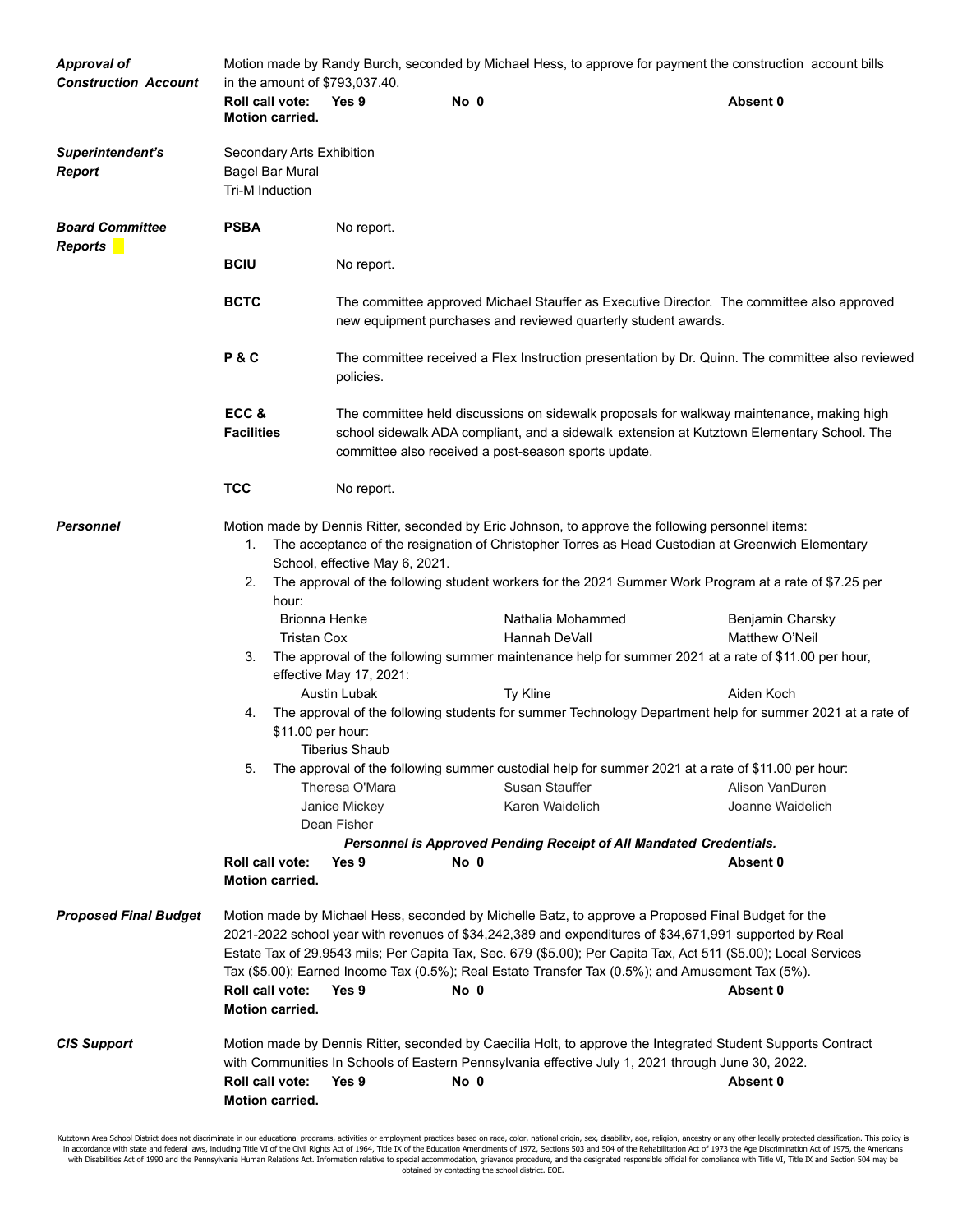| <b>ACCESS Case Reviews</b>                      | Motion made by Randy Burch, seconded by Michael Hess, to approve, under the direction of the school<br>physician, Lois Hall, CRNP, to perform Medical ACCESS case reviews at a cost of \$10.00 per review, effective<br>July 1, 2021 through June 30, 2022.                      |       |                                                                                                                                                                                                                      |          |  |  |  |
|-------------------------------------------------|----------------------------------------------------------------------------------------------------------------------------------------------------------------------------------------------------------------------------------------------------------------------------------|-------|----------------------------------------------------------------------------------------------------------------------------------------------------------------------------------------------------------------------|----------|--|--|--|
|                                                 | Roll call vote:<br><b>Motion carried.</b>                                                                                                                                                                                                                                        | Yes 9 | No 0                                                                                                                                                                                                                 | Absent 0 |  |  |  |
| <b>Conference Request</b>                       | Motion made by Al Darion, seconded by Eric Johnson, to approve the request for employee #1595 to attend the<br>Blue Ribbon Schools of Excellence National Convention on November 29 - December 3, 2021 in Lake Buena<br>Vista, FL, at an approximate cost of \$2,365             |       |                                                                                                                                                                                                                      |          |  |  |  |
|                                                 | Roll call vote:<br>Motion carried.                                                                                                                                                                                                                                               | Yes 9 | No 0                                                                                                                                                                                                                 | Absent 0 |  |  |  |
| <b>Appointment of Board</b><br><b>Treasurer</b> |                                                                                                                                                                                                                                                                                  |       | Motion made by Caecilia Holt, seconded by Michael Hess, to appoint David J. Miller as treasurer to the<br>Kutztown Area Board of School Directors for the 2021-2022 school year at a stipend of \$1,050.00.          |          |  |  |  |
|                                                 | Roll call vote:<br>Motion carried.                                                                                                                                                                                                                                               | Yes 9 | No 0                                                                                                                                                                                                                 | Absent 0 |  |  |  |
| <b>Appointment of Board</b><br><b>Secretary</b> | Motion made by Michelle Batz, seconded by Charles Shurr, to appoint Rikki L. DeVough as secretary to the<br>Kutztown Area Board of School Directors for a 4-year term commencing on July 1, 2021 through June 30, 2025<br>at a stipend of \$2,500 for the 2021-2022 school year. |       |                                                                                                                                                                                                                      |          |  |  |  |
|                                                 | Roll call vote:<br>Motion carried.                                                                                                                                                                                                                                               | Yes 9 | No 0                                                                                                                                                                                                                 | Absent 0 |  |  |  |
| <b>Flexible Instruction</b>                     | 2021-2022.                                                                                                                                                                                                                                                                       |       | Motion made by Caecilia Holt, seconded by Dennis Ritter, to approve the application to the Pennsylvania<br>Department of Education to participate in the Flexible Instructional Days Program starting in school year |          |  |  |  |
|                                                 | Roll call vote:<br><b>Motion carried.</b>                                                                                                                                                                                                                                        | Yes 9 | No 0                                                                                                                                                                                                                 | Absent 0 |  |  |  |
| <b>Renaissance Data</b><br><b>Integration</b>   |                                                                                                                                                                                                                                                                                  |       | Motion made by Charles Shurr, seconded by Randy Burch, to approve the quote with Renaissance for Custom<br>Data Integration for the period of August 1, 2021 through July 31, 2022 at a cost of \$5,000.             |          |  |  |  |
|                                                 | Roll call vote:<br>Motion carried.                                                                                                                                                                                                                                               | Yes 9 | No 0                                                                                                                                                                                                                 | Absent 0 |  |  |  |
| <b>High School Sidewalk</b>                     |                                                                                                                                                                                                                                                                                  |       | Motion made by Randy Burch, seconded by Michael Hess, to approve Clayton's Concrete Service to install a<br>handicap ramp on the sidewalk at Kutztown High School at a cost of \$5,500.                              |          |  |  |  |
|                                                 | <b>Roll call vote:</b><br><b>Motion carried.</b>                                                                                                                                                                                                                                 | Yes 9 | No 0                                                                                                                                                                                                                 | Absent 0 |  |  |  |
| <b>KES Sidewalk</b>                             | Motion made by Michelle Batz, seconded by Eric Johnson, to approve Sanders Masonry to install a sidewalk at<br>Kutztown Elementary School at a cost of \$4,000.                                                                                                                  |       |                                                                                                                                                                                                                      |          |  |  |  |
|                                                 | <b>Roll call vote:</b><br><b>Motion carried.</b>                                                                                                                                                                                                                                 | Yes 9 | No 0                                                                                                                                                                                                                 | Absent 0 |  |  |  |
| Policy 832                                      | Motion made by Randy Burch, seconded by Michelle Batz, to rescind Policy 832-Educational Equity until further<br>discussion, greater community involvement, and clarity how "educational equity" is defined.                                                                     |       |                                                                                                                                                                                                                      |          |  |  |  |
| <b>Executive Session</b>                        | Motion carried unanimously.                                                                                                                                                                                                                                                      |       | Motion made by Dennis Ritter, seconded by Eric Johnson to convene into Executive Session at 8:26 p.m.<br>Board reconvened at 8:48 p.m.                                                                               |          |  |  |  |
|                                                 |                                                                                                                                                                                                                                                                                  |       |                                                                                                                                                                                                                      |          |  |  |  |
| Policy 832                                      | Motion made by Michelle Batz, seconded by Charles Shurr, to suspend the operation of Policy 832-Educational<br>Equity based on Board Policy 003.                                                                                                                                 |       |                                                                                                                                                                                                                      |          |  |  |  |
|                                                 | Motion made by Charles Shurr, seconded by Dennis Ritter, to amend the motion to include the suspension of<br>operations of the Anti-Racist Resolution and Equity Team pending review.                                                                                            |       |                                                                                                                                                                                                                      |          |  |  |  |
|                                                 | Roll call vote:<br>Motion carried.                                                                                                                                                                                                                                               | Yes 9 | No 0                                                                                                                                                                                                                 | Absent 0 |  |  |  |

Kutztown Area School District does not discriminate in our educational programs, activities or employment practices based on race, color, national origin, sex, disability, age, religion, ancestry or any other legally prote